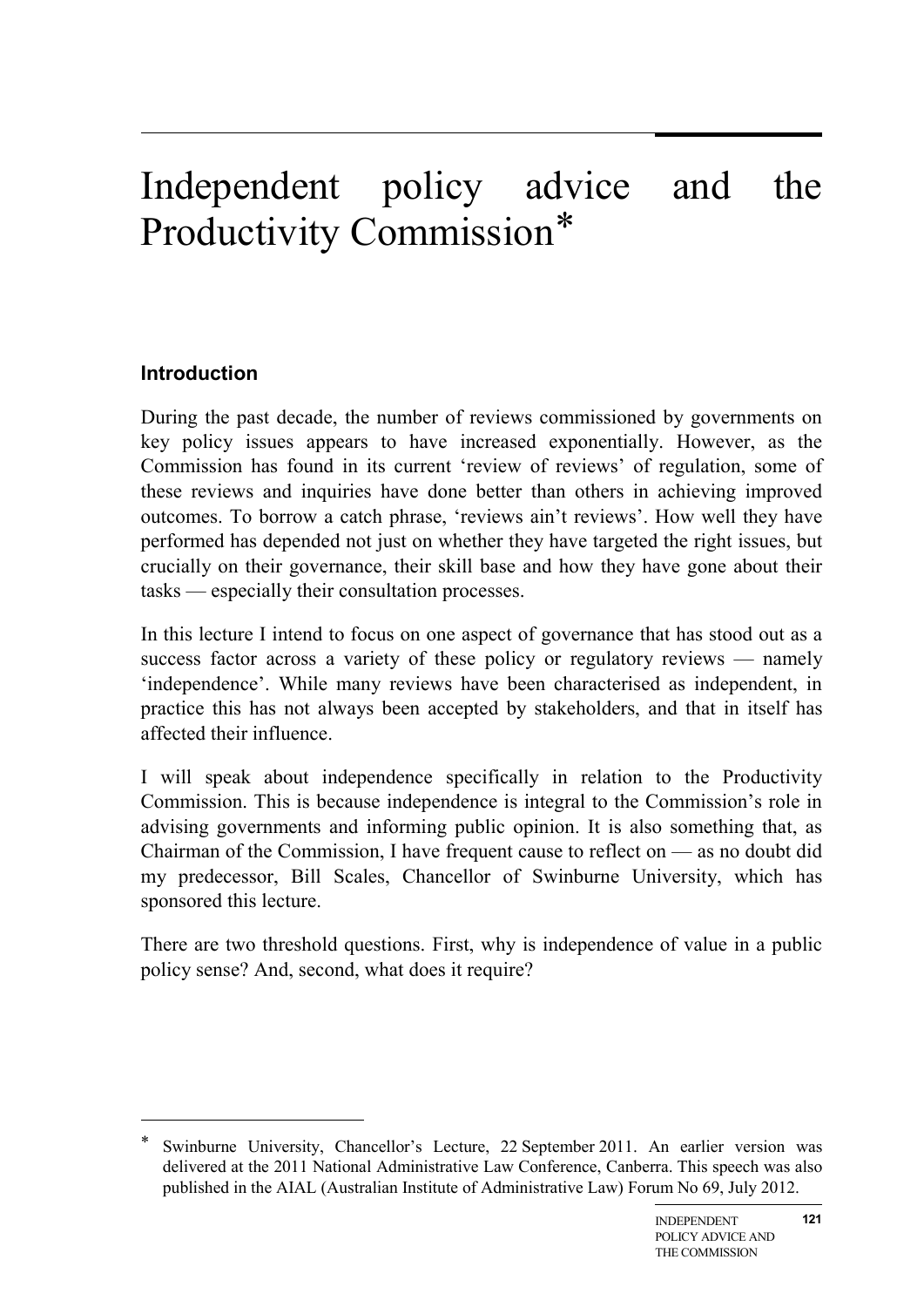# *Why independent policy advice?*

The simplest answer to the first question is that governments need advice that is based on a broad understanding of the public interest. Otherwise the policy-making arena could become dominated by self-interested or ideologically based claims, and end up generating exclusively bad outcomes. Claims of that kind are of course pervasive in any democracy — that's what democracy is all about. If all goes well, they should be sorted out by the political decision-making process, with advice from different parts of the bureaucracy and vigorous parliamentary debate ultimately securing courses of action in the national interest; and with the ballot box providing ultimate adjudication.

While the system works tolerably well overall — not perfectly, but as they say better than any alternative we can think of — it's an empirical fact that much bad policy does nevertheless get through.

The reality is that, particularly in complex policy areas or where good evidence is not readily available, self-interested arguments can escape the scrutiny and checks they deserve. Parliamentary debates are often not as well informed as they might be about the choices and trade-offs. And the structure and interests of government departments don't necessarily always facilitate an understanding of what is in the wider public interest.

Independent advice, if it's also well researched, public advice, can complement these other institutions by helping governments identify the best ways forward in complex or contentious policy areas. But it can also facilitate implementation, by building public confidence that the policy is well founded and therefore likely to be generally beneficial. In other words, it can increase the trust of the wider community in circumstances where many will not have, or be able to acquire, a detailed understanding of the particular policies under consideration.

# *What advice is 'independent'?*

At bottom, independence essentially hinges on the incentives and constraints that can affect the advisor's ability to be objective and to exercise judgement based on facts and analysis, without being unduly influenced by special interests or 'third parties'. This suggests that independence is not an absolute concept. There are degrees of independence. In a formal sense, it depends on the governance arrangements around the advisor. But in a practical sense it also depends on the resourcing of advisory bodies and on the characteristics of the individuals concerned — their attitudes and beliefs, as well as their experiences and interests.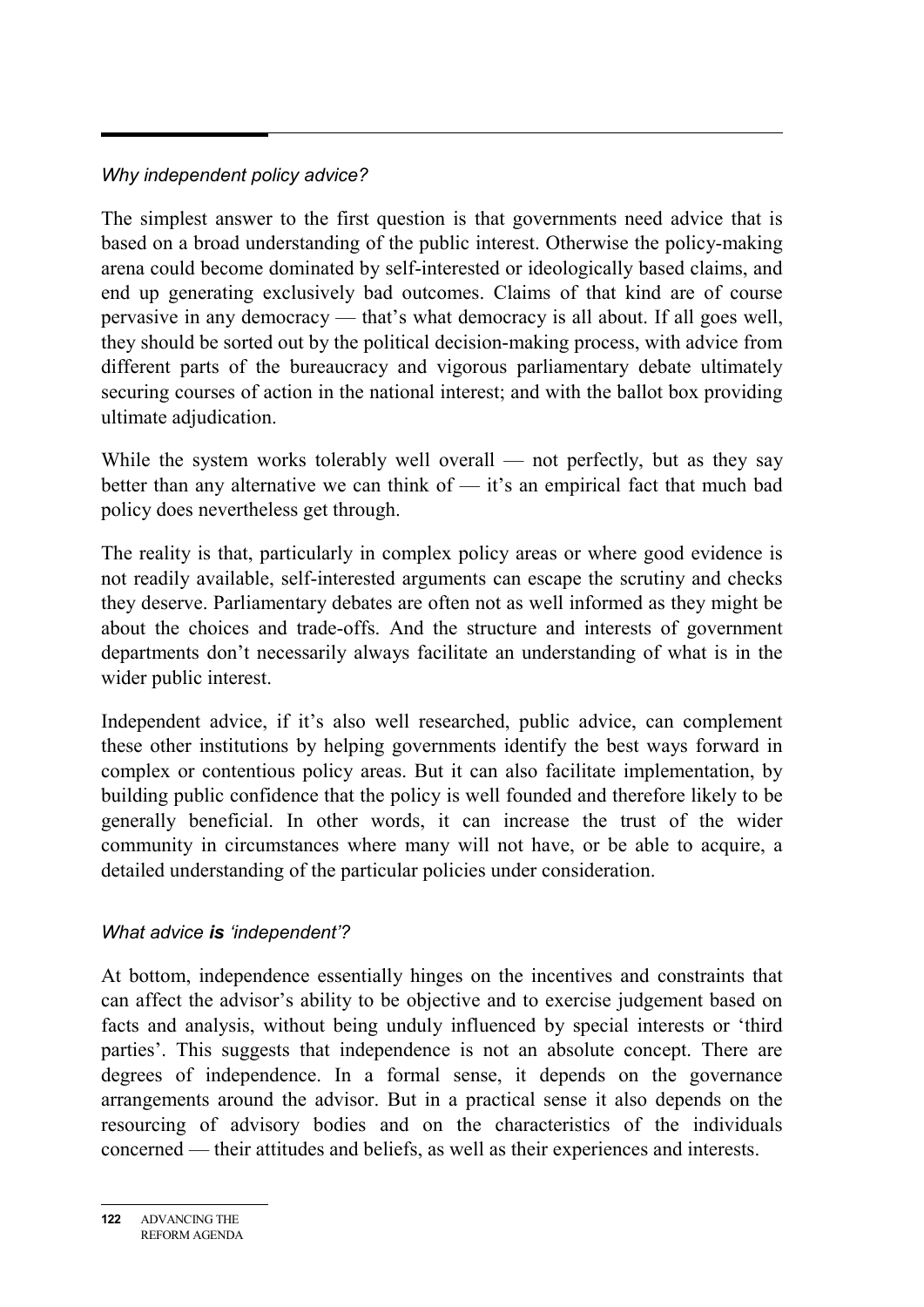All these things affect not only how independent a particular source of advice is able to be, but also how independent it is *perceived* to be. The latter can be just as important if the advice is to serve the role of enhancing public understanding and trust in the policy-making process.

In terms of the governance arrangements, the minimum requirement for 'formal' independence is that the advisory body operates at arms length from the decision maker. The more substantive requirement is that the advisor is not able to be unduly influenced by any party, including the decision maker. This one is much harder to satisfy. It invokes more subtle considerations of the nature of the relationship between an advisory body and policy maker, and how the entity is funded and staffed.

In my view, the second requirement is rarely satisfied to a sufficient degree. And this deficiency in many cases has detracted from the contribution of the reviews concerned to achieving better policy outcomes.

I won't surprise you if I suggest that the Productivity Commission passes both tests for independence. Further, I believe that this has been fundamental to the Commission's ability to make a sustained contribution over the years. So tonight I'm going to briefly talk about those aspects of the Commission's origins, design and operation that relate to its independence. I will consider how that independence, together with other features, have helped public policy and then allude to some challenges associated with this. (Even an independent life wasn't meant to be easy!)

# **Origins of the Commission's independence**

The Commission's independence is formalised in its statute, the *Productivity Commission Act 1998*. But key features of this legislation have their origins in the *Tariff Board Act, 1922*. The Tariff Board had a quasi-judicial role in relation to its advice to government. Tariffs involve both winners and losers, and impartiality in making judgements based on the 'evidence', was rightly seen as essential.

The same rationale for independence was adopted by Sir John Crawford in his report to Gough Whitlam in 1973 on the replacement of the Tariff Board by an Industries Assistance Commission. The IAC was assigned a similar role, though with a wider remit, in the conflicted area of industry assistance. Its purpose, like the Tariff Board, was to provide evidence-based, impartial advice. But a crucial difference, introduced into its statute, was that it was required to take an 'economy-wide perspective'; that is, that it must promote the interests of the community as a whole over that of any particular industry or group.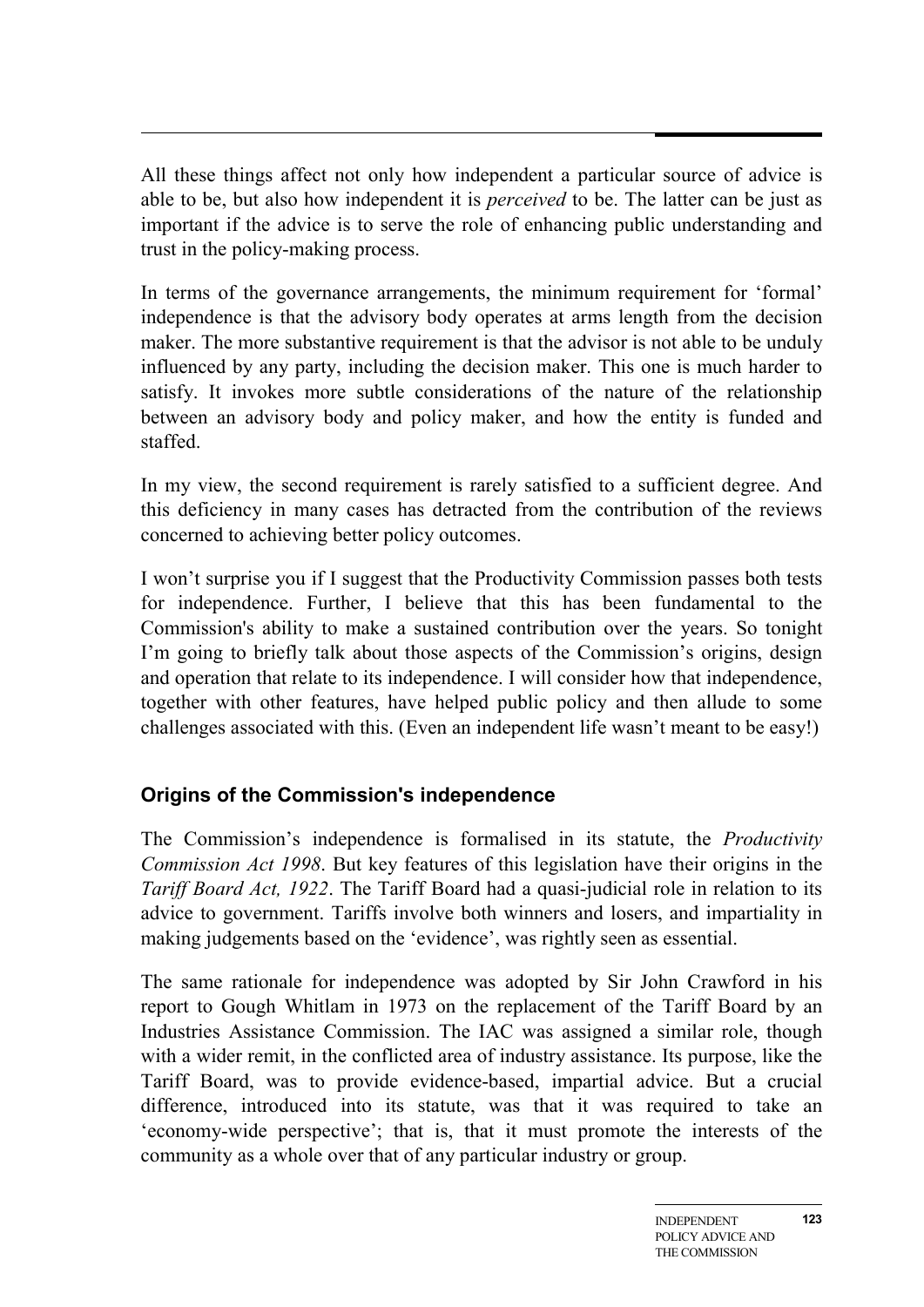Over the years, the Commission has evolved considerably further and its work now covers much more extensive policy territory than tariffs and other industry assistance. However, the formal statutory independence that had its origins in the Tariff Board has held it in good stead. Indeed, I would argue that it has facilitated the extensions to its public policy role.

Having its own statute is clearly fundamental to the Commission's independence. The most basic reason is that it makes it hard to abolish the organisation! That would require legislation to terminate the Act, for which there would need to be reasons that got the support of both Houses of Parliament — and thus reasons that the public itself would broadly accept.

There are two aspects of the statute that bear on the Commission's independence. One relates to appointments, the second to the operations of the Commission particularly its relationship with the government or Minister of the day.

# *Independent Commissioners*

In relation to appointments, the independence of the Productivity Commission is embodied in the Commissioners. Together with the Chairman, they are responsible for its advice to government. This is accomplished with the support of some 200 permanent public servants; about 150 of whom are professional researchers.

Under the Productivity Commission Act, Commissioners can be appointed for up to five years. This period has the advantage of spanning more than one electoral cycle. Perhaps more importantly, it gives the Commissioners job security for their term of appointment. The only grounds for removal of a Commissioner are for demonstrated misbehaviour — the dimensions of which are specified — or physical or mental incapacity.

This means that Commissioners can't be sacked merely for giving unwelcome advice on public policy matters. That's quite significant, because there's little statutory limitation on the ability of the Commission to offer such advice. Indeed, in conducting an inquiry, the Commission has licence under its statute to "make recommendations in the report on any matters relevant to the matter referred".

Placing that in perspective, however, the Commission has no executive power. It is not a decision maker. Its functions are advisory and informational. It is thus really only as influential as the quality of the advice and information it provides — which depend on the processes, the research and the analysis on which these are based.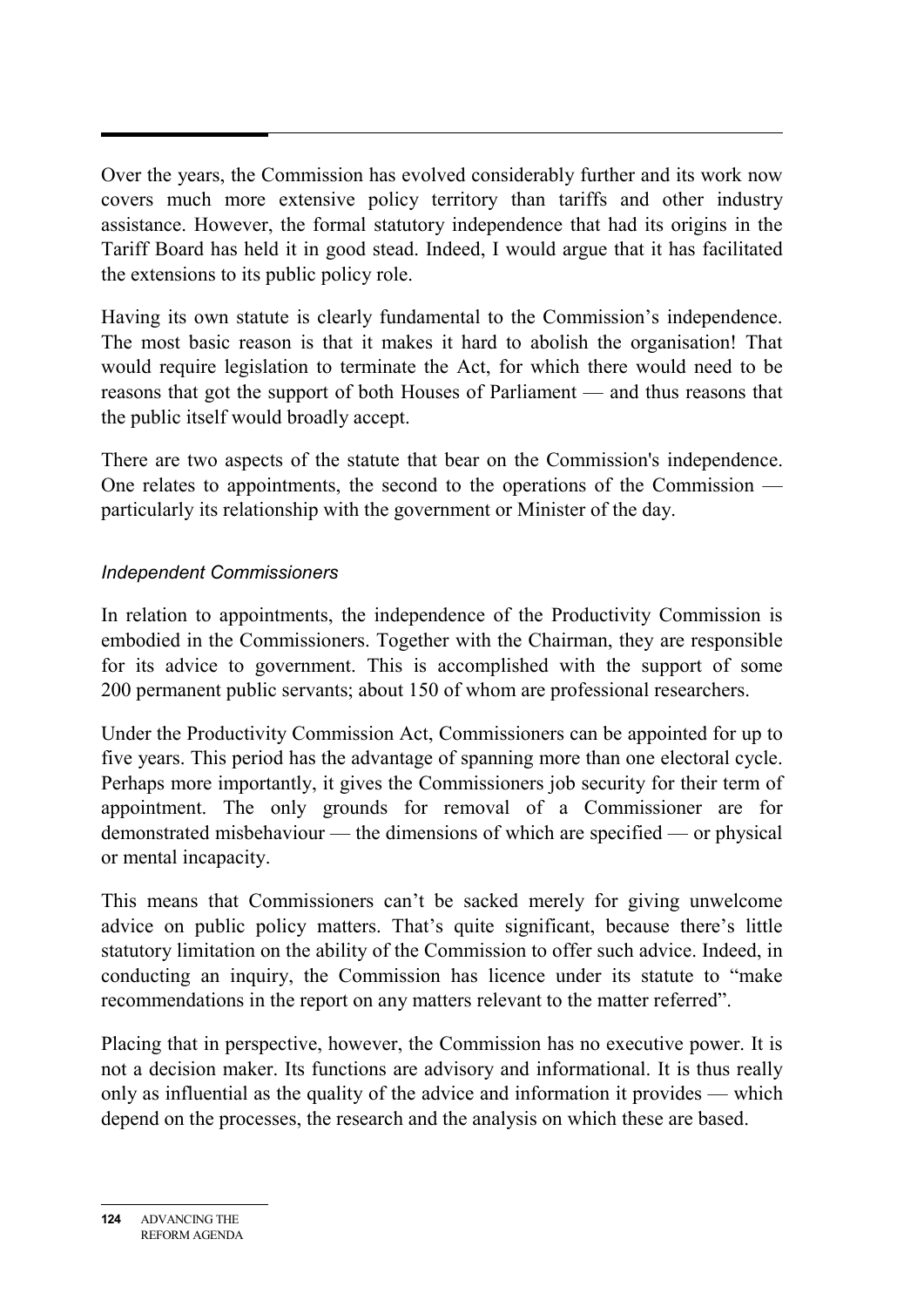Secondly, although the Commission can undertake research in support of its other activities, it cannot initiate its own public inquiries. And the inquiries that it is asked to undertake are framed by the government and can be bounded as it sees fit. (For example, the terms of reference for the 1997 review of private health insurance explicitly ruled out any recommendations for the wider health system. And our recent study on carbon policies around the world was restricted to a comparative assessment of measures in place, rather than proposing what Australia's policy should be.) Nevertheless this still leaves the Commission with scope through its supporting research to get public attention for policy issues it sees as important. For example, the recent inquiry into aged care was preceded by a self-initiated research study identifying deficiencies in existing arrangements.

# *Full time vs part time*

How potential conflicts of interest are handled is obviously central to the independence of the Commissioners and their perceived credibility. Originally, in the IAC, Commissioners had to be full-time appointees. This had the same rationale as for the judiciary, that it would eliminate scope for conflicts that could come from other activities — particularly remunerated activities.

However in the Commission's case, that requirement became impractical over time. It was hard to recruit the kinds of people the organisation needed — people with a lot of experience, skills in a range of areas, often towards the end of their careers, who didn't necessarily want to work full-time. So currently, of the ten Commissioners, apart from myself and my deputy — both of those positions having to be full-time — half are part-time. (I might also note that half our Commissioners are women.)

While this has been beneficial in enabling the Commission to draw on people with diverse skills and experience, it has obviously increased the potential for individual conflicts of interest. In addition to provisions in the Act requiring part-timers to obtain approval for involvement in other activities, where there is a perceived conflict, that person is 'quarantined' from any related Commission matter.

# *Appointing the right people*

Often the first question I'm asked when talking about the Commission to a foreign audience, is "how are appointments made"? People in other countries find that particularly intriguing. I suppose what they have in mind is what's to stop the government loading the Commission with people chosen mainly for their political affiliations or support for the government?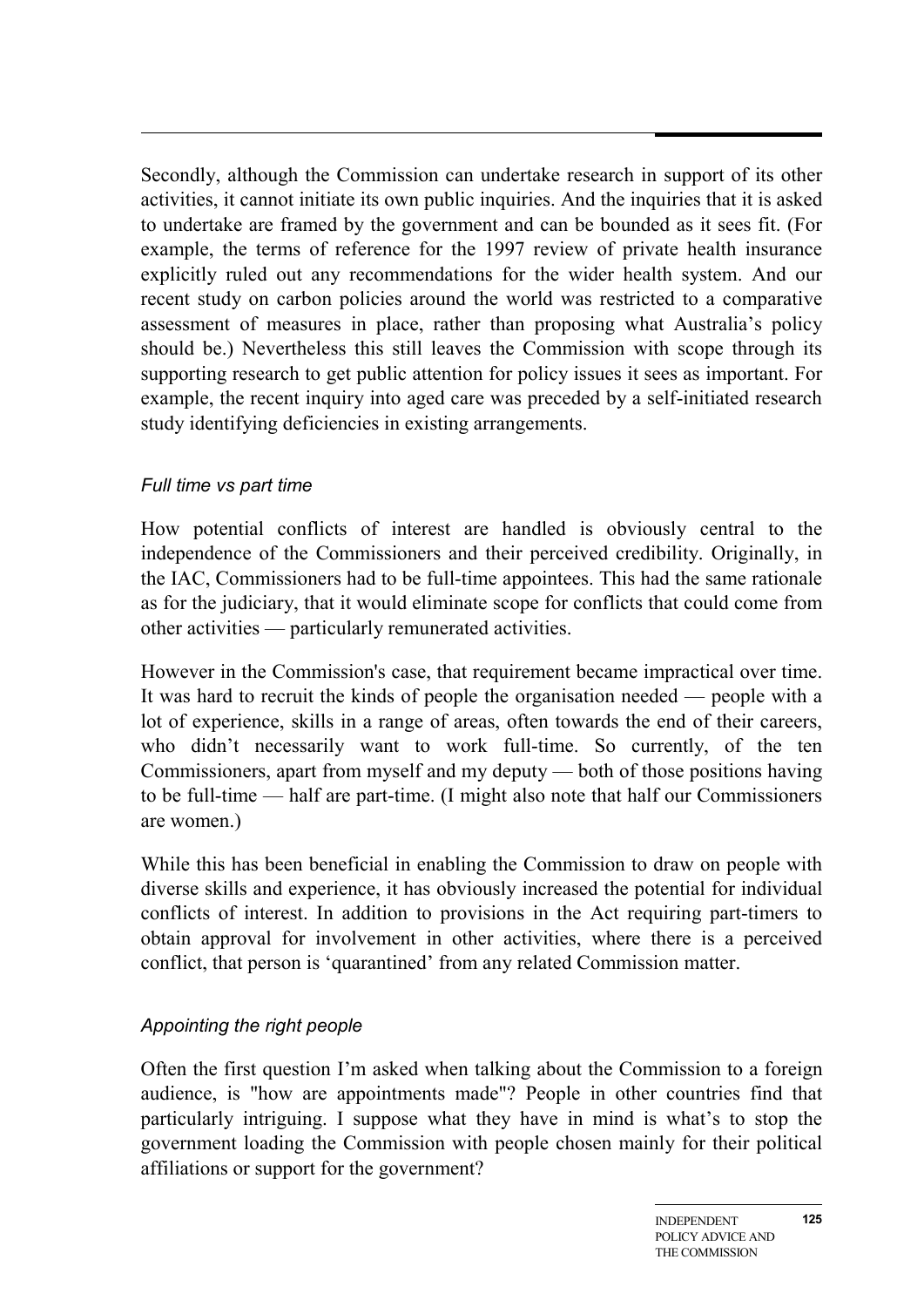That has been an issue for some of the ad-hoc policy reviews, but in my experience it has not been thus far for the Commission.

Firstly, there are some formal protections within the Act. Appointment is by the Governor General. While obviously acting on the advice of the government of the day, the Governor General must accept that 'the qualifications and experience of the Commissioner are relevant to the Commission's functions'. Under the original IAC Act, the overriding consideration was to have Commissioners who would represent the public interest, rather than representing some section of the community. There was accordingly mention of Commissioners having general competencies rather than specific skills or fields of experience. The Productivity Commission Act, as part of the deal in getting it through the Senate, specifies that there should be at least one Commissioner with skills and experience in each of three specific areas — the environment, business and social service delivery.

This still allows for plenty of discretion and it would be fair to say that any government might naturally prefer to appoint people regarded as 'one of ours'. Such appointments no doubt have been made over the years, but rarely has that outweighed considerations of competence and credibility.

There are a number of reasons for that. One is the public scrutiny that such appointments attract, and the potential for criticism of the government if an appointment wasn't seen to be appropriate. Secondly, an appointee who was appointed on political grounds and lacked the necessary skills, would struggle in the job. Commissioners need to preside on inquiry topics that can be quite contentious, that demand a detailed understanding of the subject matter and that ultimately require good judgement. The Commission is quite exposed to public scrutiny and must be able to defend its reasoning, particularly where its recommendations, if adopted, would have a significant impact on the community, or involve some losers.

So we have seen governments appoint and reappoint Commissioners with no political affiliations or connections, and some who might if anything have been seen to have been on the 'other side'. In my own case, I was originally appointed as a Commissioner with the Industry Commission by a Labor Government; I was then made Chairman of the Productivity Commission by a Liberal Government, and reappointed to this position under a Labor Government.

The integrity of appointments has been enhanced by the changes introduced in 2008 for all Commonwealth statutory appointments. These are now required to be advertised and to undergo a formal merit-based selection process, with recommendations to the Minister by a panel headed by the Portfolio Secretary. If the Minister chooses not to follow the advice of the panel, or to appoint someone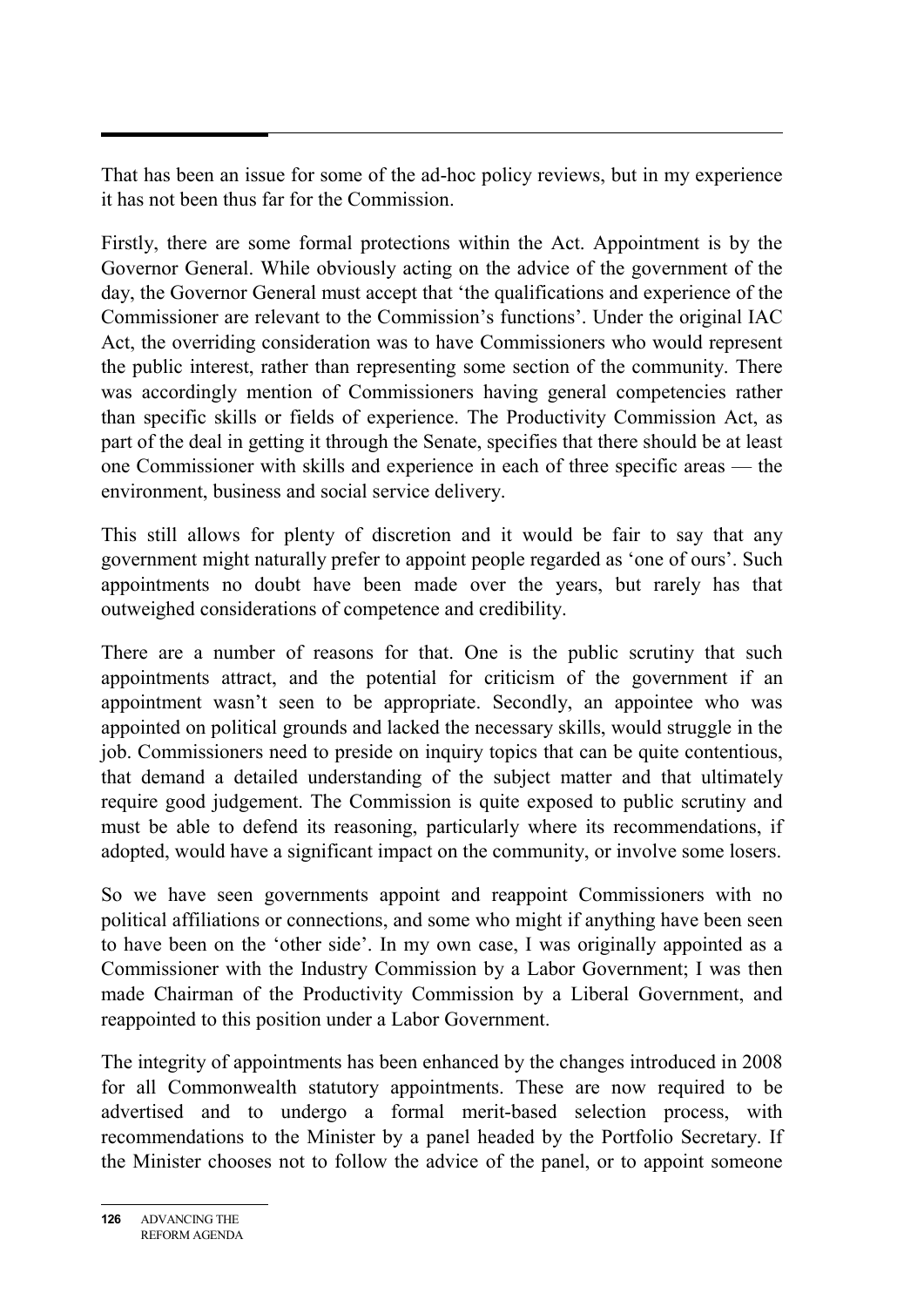outside the merit process, this has to be noted or justified when seeking Cabinet approval. Two rounds of appointments to the Commission have been made under this system. It has proven beneficial both in identifying people (with about 100 applying in each round) and in securing the most suitable appointees.

There is also provision for 'Associate Commissioners' to be appointed for specific inquiries and this has often been utilised. Such appointments can add greatly to the Commission's authority and credibility in areas where a deeper knowledge or background are seen as important. The Minister has unfettered discretion in making these appointments, apart from having to consult with the Chairman first (and of course obtaining agreement with relevant ministerial colleagues). Over the years many good appointments have been made, with only a few being problematic. The crucial requirement is that an Associate be capable of bringing knowledge and experience that is relevant to the topic, but with an open mind and willingness to follow the evidence about what is in the wider community's interests.

# **Relationship with 'the Minister'**

The other element I wanted to talk about briefly is the Commission's relationship to the Executive, and to the Minister in particular. As I said, the Commission has no executive powers and its reporting relationships within government are obviously quite different to those of a department of state. These are best summarised as 'the Minister can tell the Commission what to do, but not what to *say*'. When I stated this at a recent international conference in Seoul — held to celebrate the  $40<sup>th</sup>$ Anniversary of the Korean Development Institute — it provoked a bit of a buzz. I took it that this distinction may be unusual internationally.

The Minister has formal responsibility for the Commission's work program and the Commission reports to and through the Minister. It is the Minister who formally commissions studies. However, proposals for Commission inquiries do not emerge only from the Minister's portfolio (Treasury). They can originate from community groups, from State governments, from other portfolios and indeed from the Parliament or the Council of Australian Governments (COAG). The Minister is required to table the Productivity Commission's final reports in the Parliament within 25 'sitting days', which reflects the organisation's dual role of advising government and informing Parliament and the wider community.

The tasks given to the Commission are set out in Terms of Reference which are made public. While we are consulted for their workability (as to timing, staff resourcing etc.) and the scope in practice to do what is contemplated, the Terms of Reference obviously come to us from the Minister and reflect his judgement and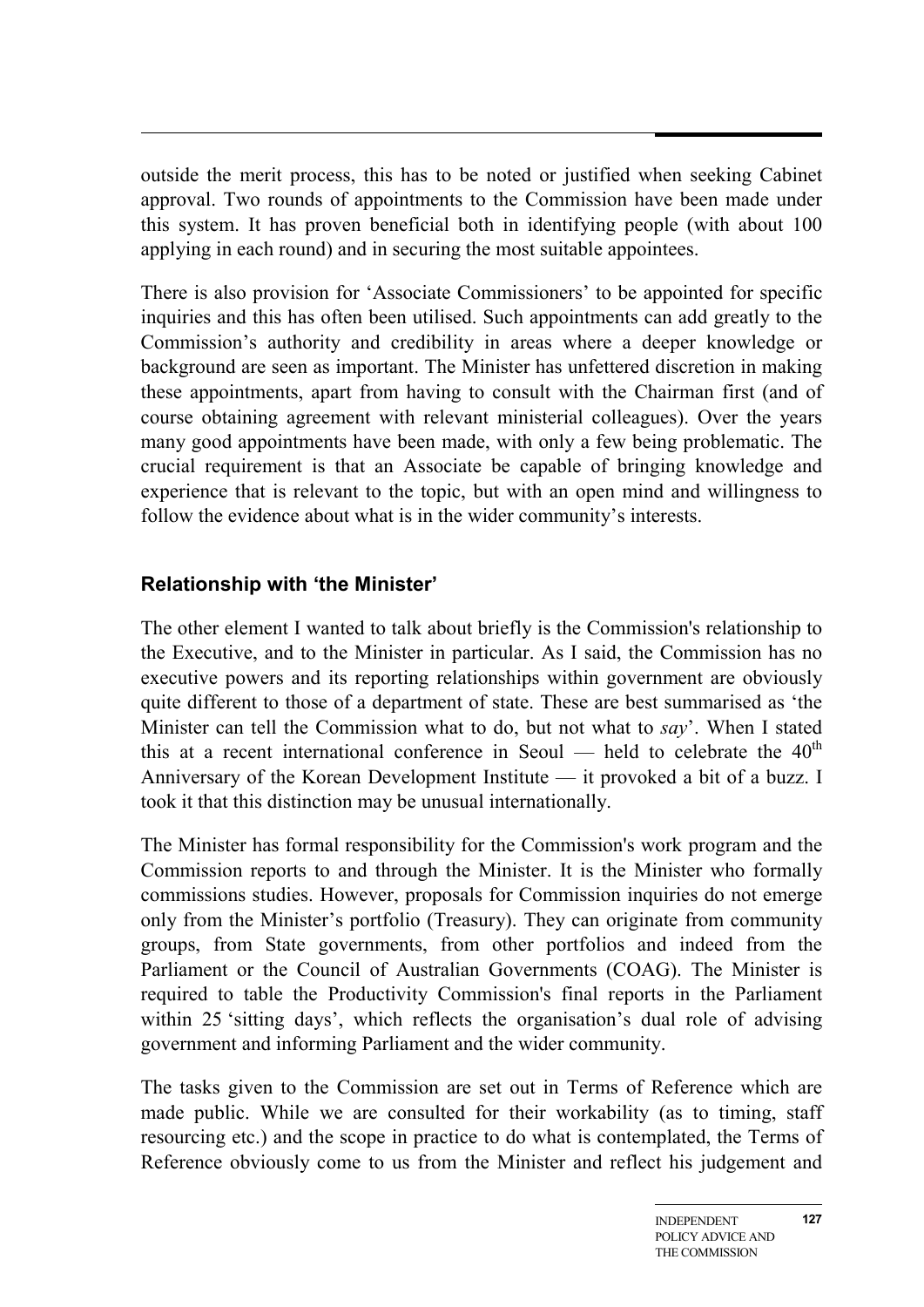that of the Prime Minister and other relevant Ministers about what is appropriate. Any other instructions from the Minister are also made public.

So the intent of the Act is clear that, for public inquiries, the Commission's relationship with the Minister, or the government more broadly, needs to be arms length and transparent.

A number of protocols and practices have developed in keeping with that. Periodic briefings are given by the Chairman to Ministers and to Parliamentary Committees on the Commission's activities and progress. But the specifics of particular inquiries underway and what might be recommended are not discussed, and that is understood and respected.

By the same token, it is a reasonable expectation on the part of any government that there be 'no surprises', particularly with the Commission making recommendations in what are sometimes very sensitive policy areas. Accordingly, there is a long-standing convention that the Government receives briefings on a report in advance of its public release — but only after it has been signed and 'gone to the printer'.

Now this degree of separation can take a new government or a new Minister a little getting used to, and I would suggest that it has not been the norm for other 'independent' reviews. In many of these, it would seem that emerging findings are made known to and discussed with the Minister in advance. Indeed, desirable outcomes for the review may even be canvassed at the outset. However, the public credibility of such reviews has not always been high.

# *The portfolio matters*

Which Minister or portfolio has responsibility for the Productivity Commission is not specified in the Act. It has little direct bearing on the Commission's formal independence, but it can make a big difference to its relationship with the Minister and the government of the day and, more importantly, the contribution of the organisation to public policy.

The Commission prospered least when it reported to a Minister with responsibility for a particular sector of the economy. The Commission's job is to assess industry or group claims for policy changes in a community-wide context, and this sometimes can be at odds with such a Minister's perceived role. Thus, when located in the Industry Portfolio in the 1980's, the IAC was 'withering on the vine' — to use the words of the departmental secretary at the time — whereas the institution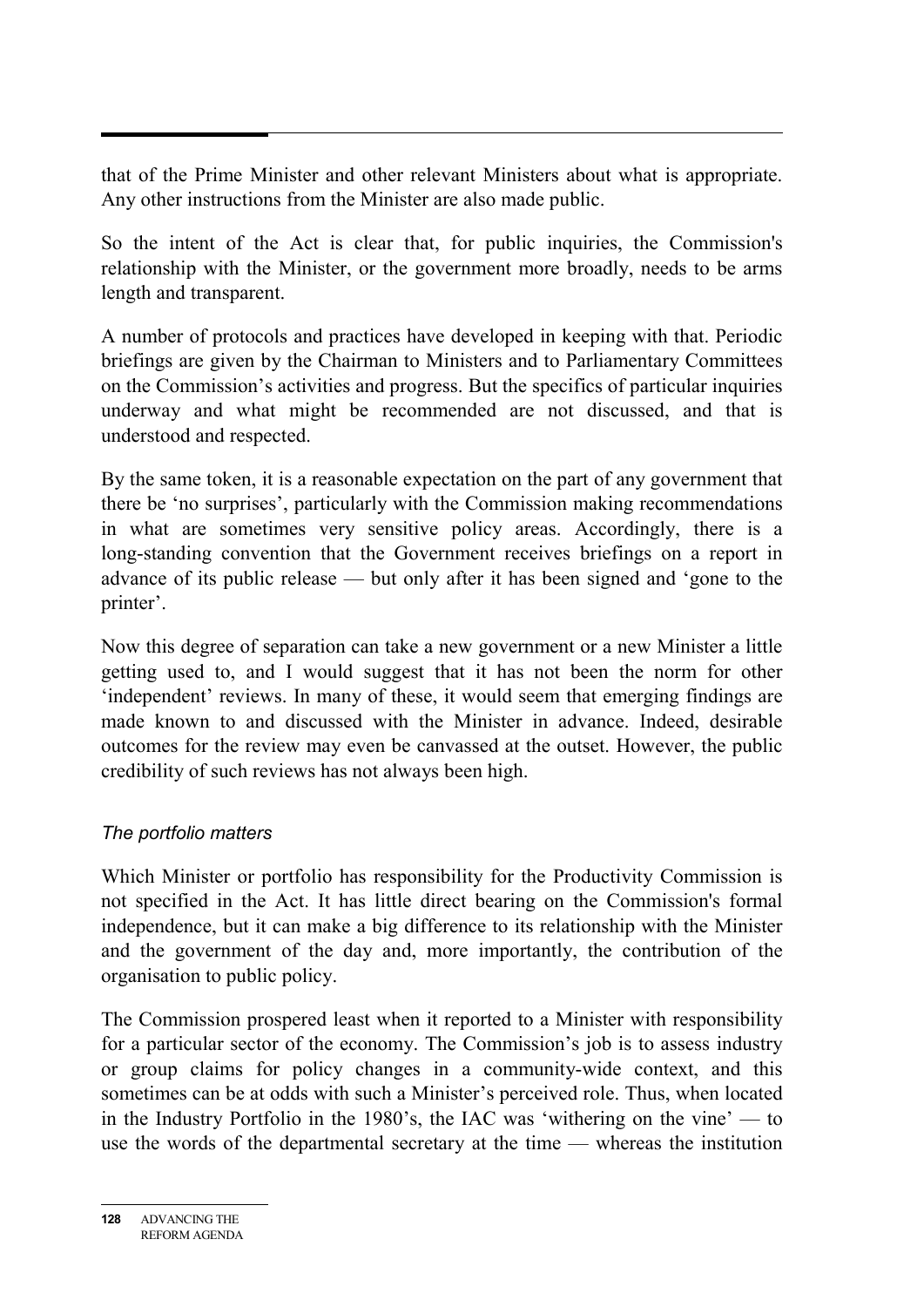had a second lease of life when moved into the Treasury portfolio in 1987. Since then its remit has been widened and enhanced.

# **Funding and resourcing**

The Act is silent on the manner and extent of the funding or resourcing of the Commission. In practice these can have a significant bearing on an organisation's independence, or more precisely its capacity to exercise it.

Policy advisory bodies — whether standing ones like the Productivity Commission or ad-hoc ones appointed for specific tasks — are most independent where they have control over their own staffing. Reviews headed by independent figures, but provided with secretariats from the relevant policy departments, can in practice be constrained or compromised. (As Sir Humphrey put it, 'I don't care who chairs the meeting, as long as we can write the minutes.')

The Productivity Commission and its predecessors have always benefited from having their own staff and that's enabled the organisation to build expertise in analysis and in the processes that the Commission follows. Over time it has also helped create a *culture* of independence throughout the organisation.

The Commission also has always been funded through a single annual appropriation, which has given it desirable flexibility in allocating its resources. (Although, I would hasten to add, never more funding than was *needed*!)

We managed to resist two funding innovations (or fads) over the years that arguably have undermined the independence of other research and advisory agencies in the public sector. One of these is project-based funding. Apart from uncertainty, it has the downside of potentially enabling greater leverage or capacity to provide pressure by the funders. We have also resisted proposals for external funding. Private funding for public research bodies was heralded in the 1990s as enabling such organisations to become more 'relevant', while boosting their resourcing. In practice it merely displaced government funding, such that the capacity of those organisations was unchanged, while their independence was compromised, at least as perceived publicly.

# **What difference has independence made?**

So has the Commission's strictly independent role made a difference to public policy? You'd expect me to say 'yes'. I could end it there, but you deserve some explanation.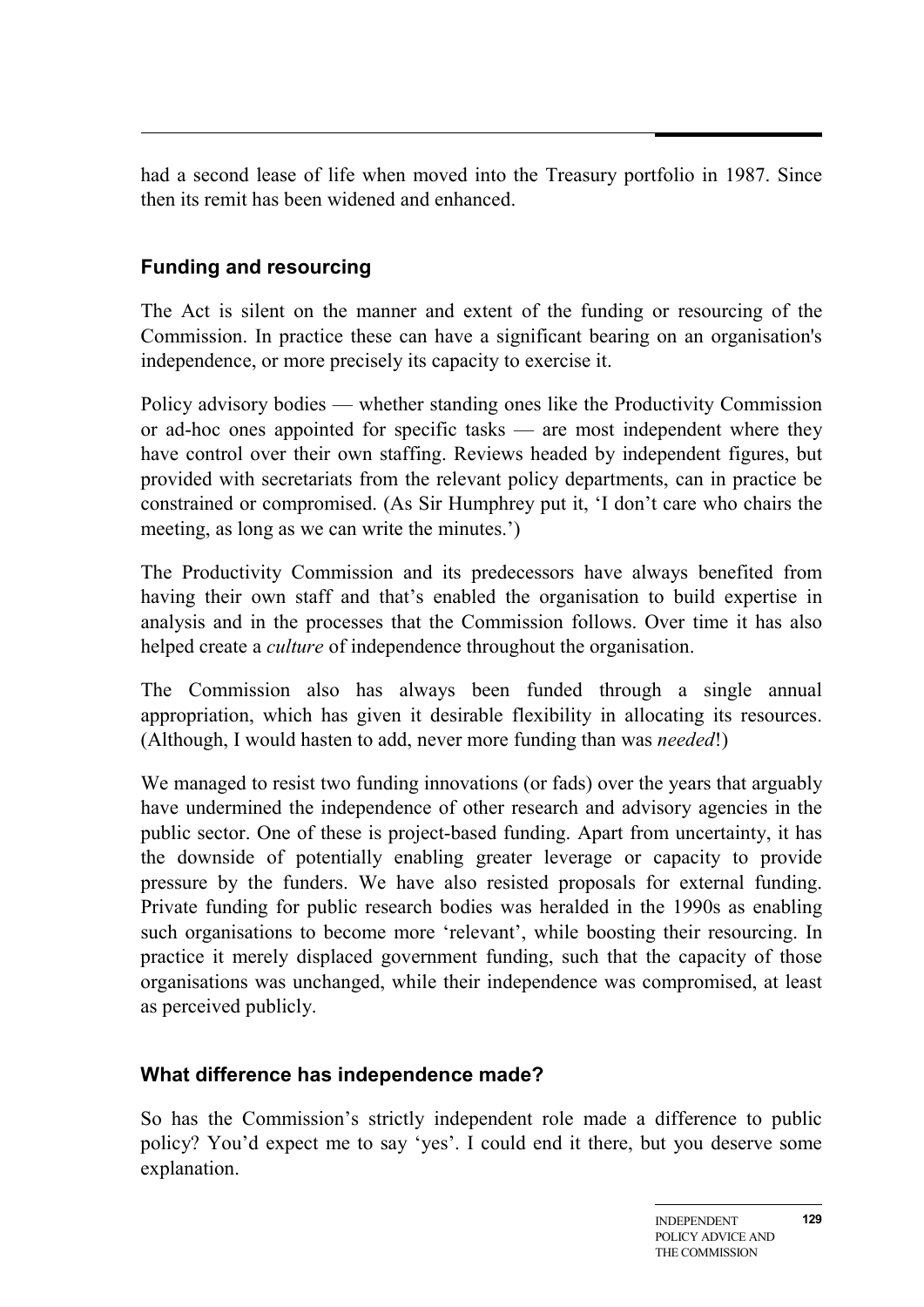If anything surprises visiting foreign officials more than the Commission's independence, it's our *survival.* The Commission in its modern form has been around for nearly four decades. It has operated under three successive statutes, had two name changes and seen its remit widened under both Labor and Coalition Governments. That suggests that governments have seen the Commission as making a useful contribution to public policy, even though they have not always agreed with or been able to accept its recommendations. The generally accepted objectivity of the Commission's work and the transparency of its processes have, in my view, been central to that.

Against the background described earlier of the twin challenges in public policy the technical challenge of what to do, and the political challenge of how to implement it — the Commission and its predecessors have been able to add value in a number of ways.

#### *Impartial and considered advice*

The most fundamental of these is that, in a world of many self-interested claimants for preferment and advocates for 'causes', governments have been able to rely on the Commission for advice which by its mandate must be motivated only by the public interest.

At the same time, governments have been able to depend on the rigour of the research and analysis contained in the Commission's reports, knowing that its findings and recommendations have been informed by extensive consultations and tested through public scrutiny.

Those two features have seen the organisation being called on by governments to assist in a wide range of quite difficult policy areas; areas that are complex and contentious, but with the prospect of a high payoff to the community from getting it right.

This is illustrated by some of the inquiries on our books this year. They include aged care, disability support, international carbon pricing policies, the education workforce, urban water policy, rural R&D support, airport regulation, planning and zoning, and the retail sector. Last year's crop included bilateral trade agreements, public *vs* private hospital performance, paid parental leave, gambling policy, the not-for-profit sector and executive remuneration. I think you will agree that all of these topics pass the 'complexity and contention' test, as well as being important to community living standards and wellbeing.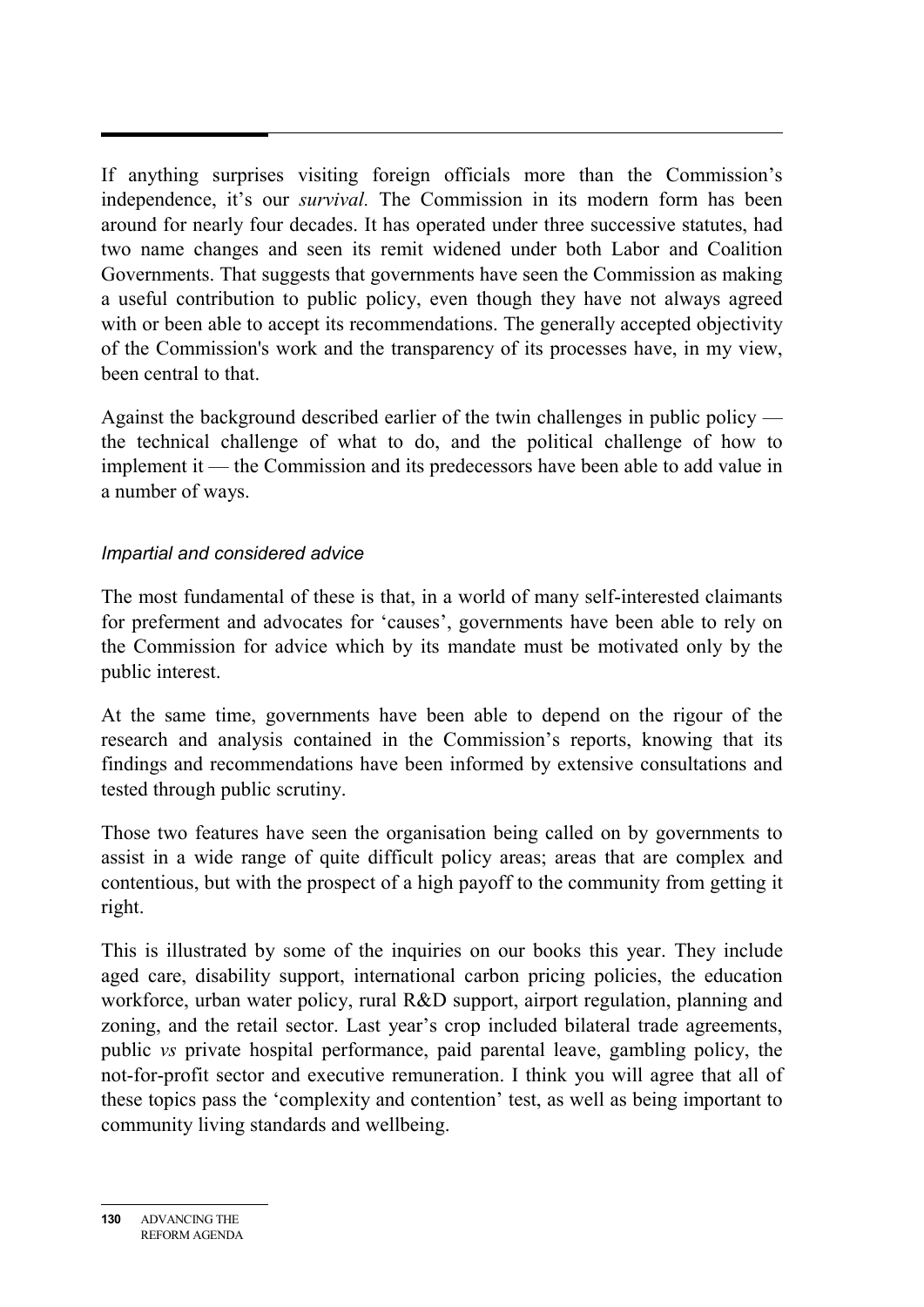The Commission has also been an honest broker on policy issues with inter-jurisdictional dimensions and has become a resource for the Council of Australian Governments. The question in 'cooperative federalism' of which jurisdictions should regulate or fund which activities has often been at issue in Commission inquiries (disability services being perhaps the most important recent example). The Commission has also been asked by COAG to provide advice in areas that could be expected to remain a state responsibility, such as gambling, urban water, and education. And it has assisted the 'competitive federalist' process by conducting benchmarking of regulation and government service provision (the latter as Secretariat to a COAG senior officials group).

# *'Ammunition' and education*

The third way in which the Commission has assisted is by providing 'ammunition' for governments (and sometimes opposition parties as well), in advocating policy initiatives to the public and Parliament and in countering policy proposals from special interests. For example, the evidence and analysis in Commission reports have been actively employed by the Australian Government recently in areas such as paid parental leave (against an alternative model strongly advocated by the Opposition during the last election), gambling (against the strident opposition of industry interests) and executive remuneration (against some vocal corporate objections). Wide-ranging reform programs such as the National Competition Policy and then the National Reform Agenda have been successfully advanced in part due to evidence produced by the Commission of substantial potential gains.

In some cases, the Commission's work has helped build active constituents for reform, by demonstrating to certain industries or groups the costs to them of the status quo and the benefits of a change in policy direction. This is generally acknowledged, for example, in relation to the role played by the farming and mining associations in tariff reform, and business support for the reform of public utilities. But it has also been a factor in some of our more recent work in social policy areas, such as aged care and Indigenous disadvantage.

And we've arguably made government's 'selling' job a bit easier through our own consultative processes, which on key policy issues such as those just mentioned, have assisted public understanding and helped bring the community along.

In those various ways, the Commission's inquiries and reports have helped create a more benign or receptive political environment for policy change.

Finally, our processes and, in particular, our draft reports can provide a source of political learning for governments, giving them an opportunity to observe how the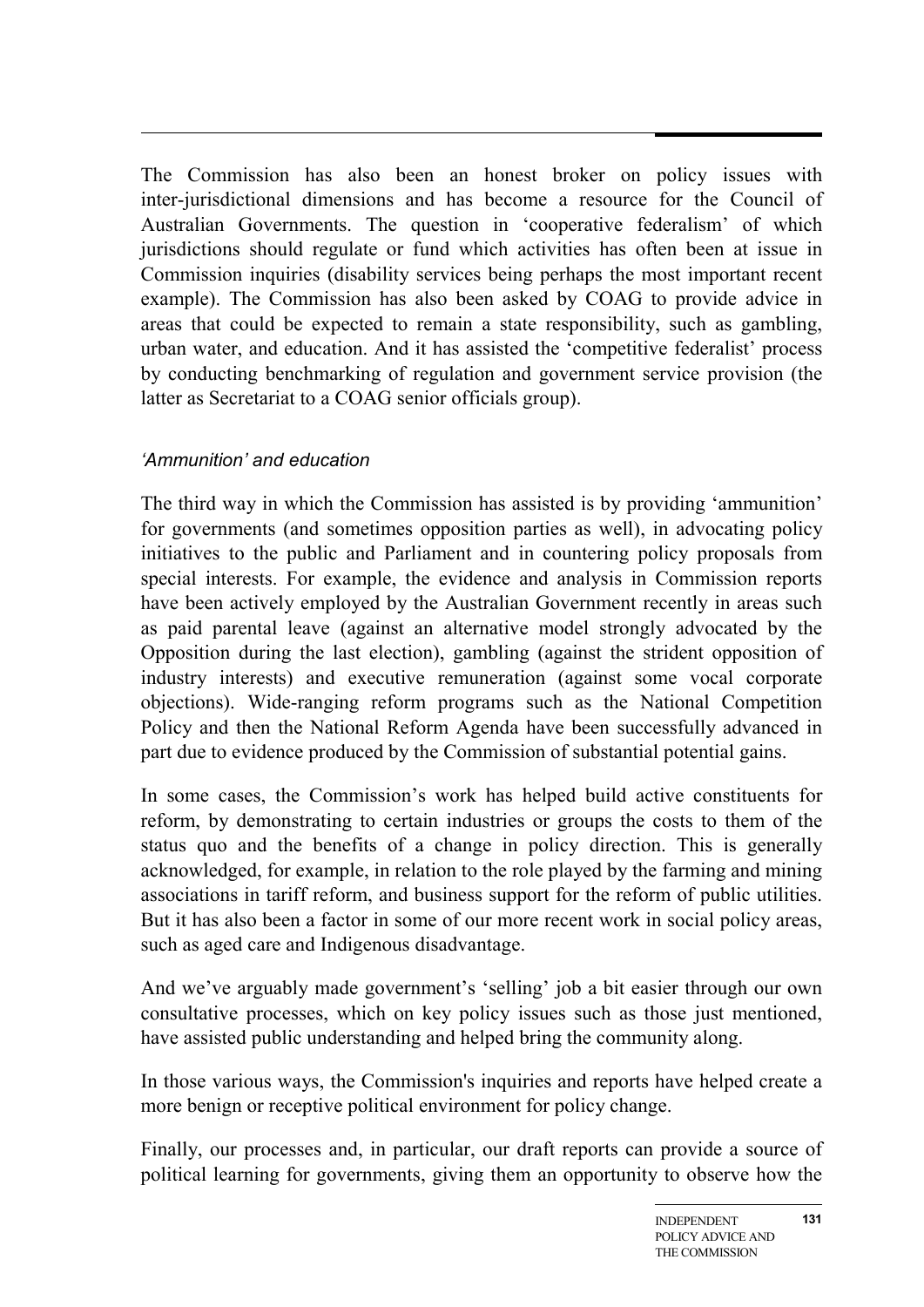public responds to different policy proposals and thus better judge the politics of different options. In some cases this has led government to accept and implement 'bold' recommendations (eg. the modification of community rating in private health insurance — long regarded as untouchable); in others, it has led it to reject or defer reforms (eg. the ban on parallel book imports).

These benefits have seen the Commission being assigned an increasingly diverse range of tasks, with a large consignment at any one time. Unfortunately, resourcing hasn't always kept pace. There is a rough justice in using a blunt rule like the annual 'efficiency dividend' to oblige government departments across the board to be cost-conscious and to reduce unnecessary or low payoff spending. While research agencies may also need some prompting to be cost-effective in their activities, there is a limit to which they can produce quality outputs with fewer inputs, particularly when the research agenda itself is externally imposed. The American economist Joseph Baumol's analogy of trying to get ever higher productivity out of an orchestra is apt — ultimately you would be left with a drum and a fife to play a Beethoven symphony!

# *The role of Parliament*

Some new demands on the Commission have arisen under the so-called 'new paradigm' of minority government at the Federal level. The Commission has been called on to play an informational role in the context of negotiations with minority parties and independents; negotiations which have become important to policy outcomes. Examples include our studies on gambling, private *vs* public hospitals, and comparative carbon policies. This is essentially an extension of the Commission's 'honest broker' role and one that we are well placed to perform.

However there has been a further development in the past year, whereby the Parliament has sought to override the government, the executive, in commissioning work directly from the Productivity Commission. There have been two routes. One is by introducing legislation requiring us to undertake certain tasks. Examples are the recent Bill on a cost-benefit analysis for the NBN (defeated) and another on foreign ownership of agricultural land (passed the lower house). The second, and more problematic route, has been through Orders by the Senate for the Commission to provide it with reports on certain matters (one related to default super fund allocation mechanisms, another to the introduction of a sovereign wealth fund.)

These initiatives are unprecedented in the nearly four decades of the institution's existence. If successful, the latter route in particular would pose obvious problems for the effective operations of the Commission, in terms of logistics and the disruption of existing inquiries. But, more importantly, it would also become a